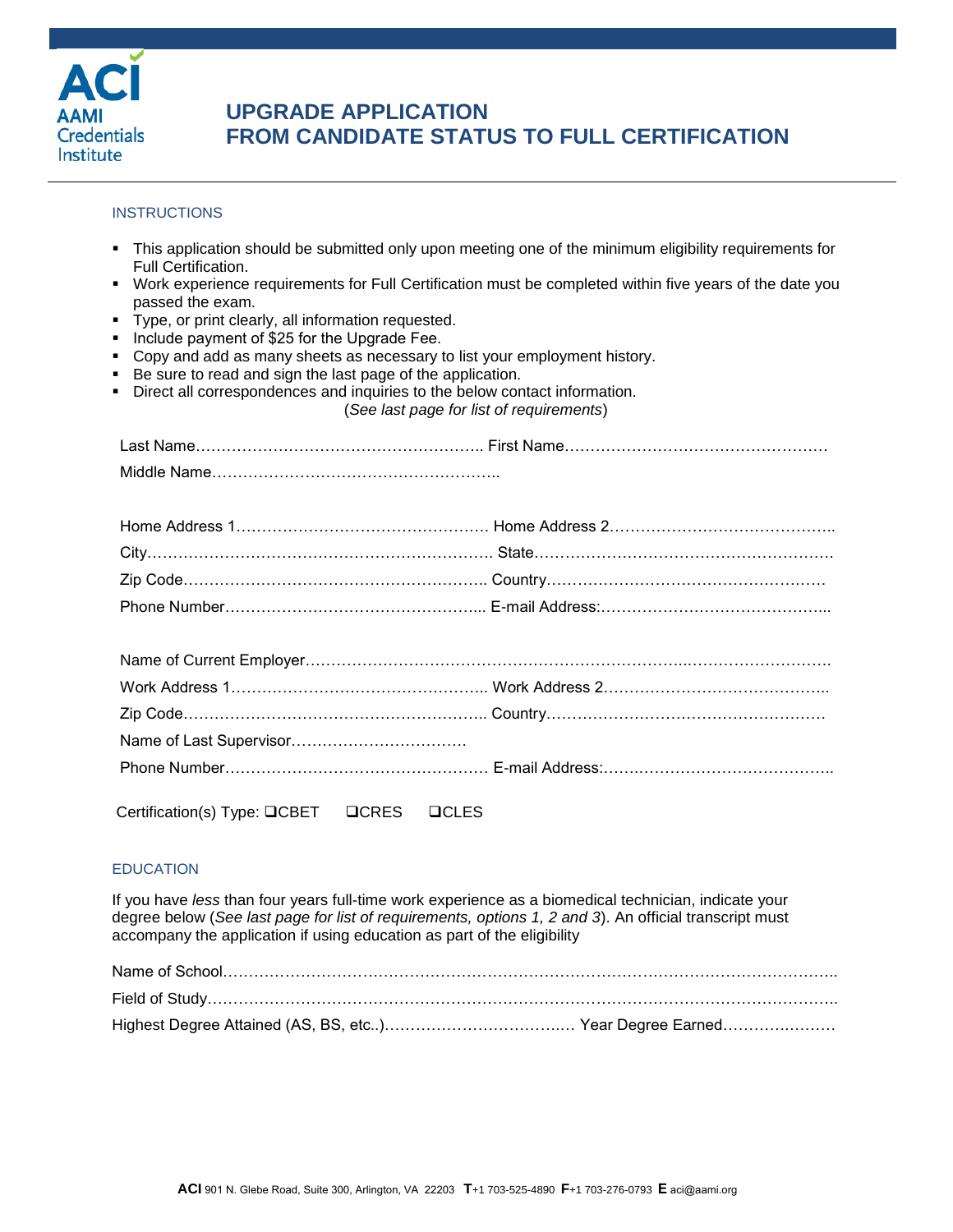### EMPLOYMENT HISTORY

Begin with your most recent work experience and account for **all** employment required for Full Certification (See last page for list of requirements)

| $\Box$ Full Time (F/T) $\Box$ Part Time (P/T) |  |
|-----------------------------------------------|--|
|                                               |  |

| $\Box$ Full Time (F/T) $\Box$ Part Time (P/T) |  |
|-----------------------------------------------|--|
|                                               |  |

| $\Box$ Full Time (F/T) $\Box$ Part Time (P/T) |  |
|-----------------------------------------------|--|
|                                               |  |